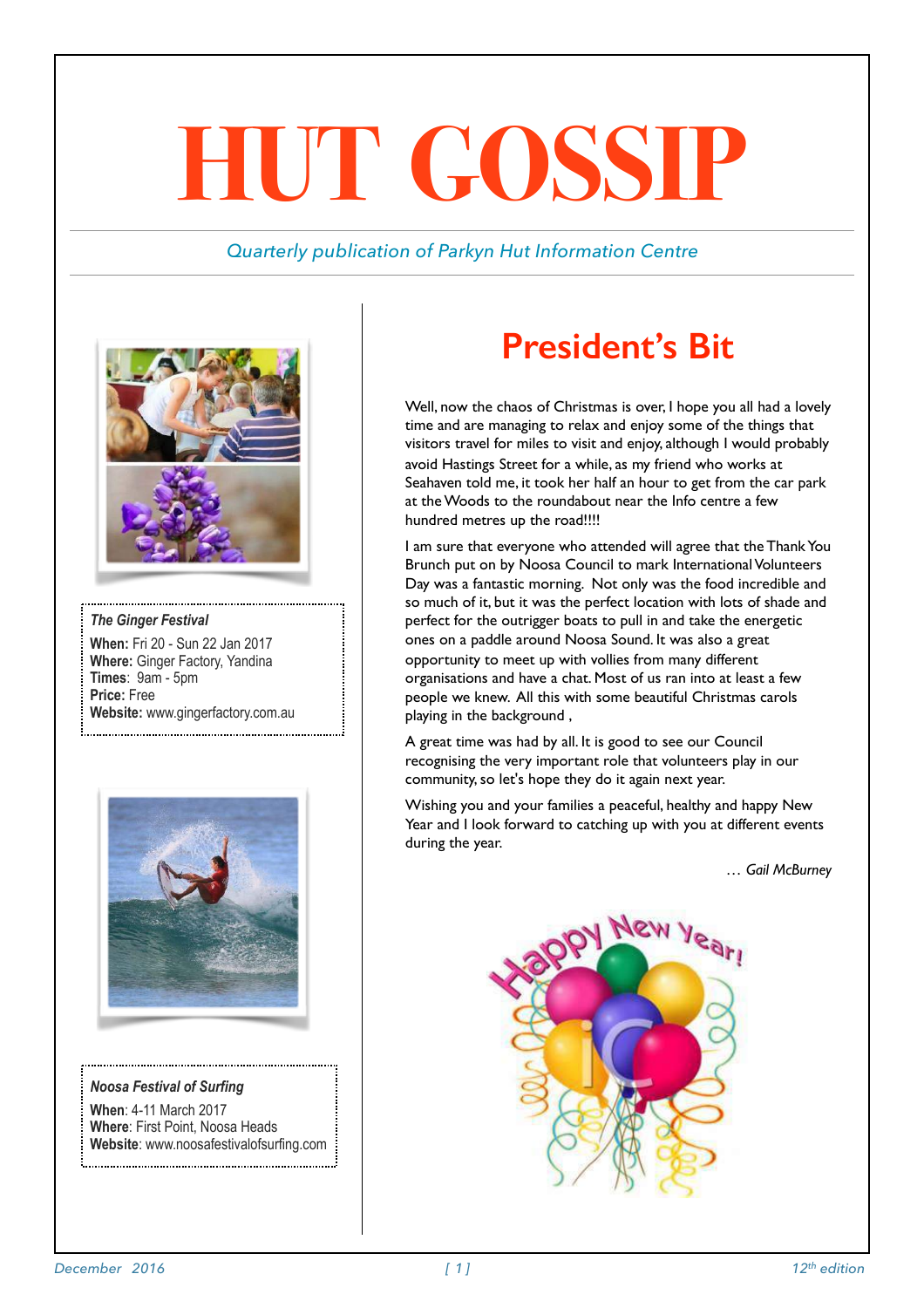#### Did you know ?

Did you Know-- all things had to start somewhere , however in todays world we only seem to care about the here and now, I E, The Noosa Yacht and Rowing Club, even it had a beginning , (note Photo) this is how it all started, a meeting on the river bank in 1958, this meeting was followed by lots of hard work to secure a site , gather donations and build a club house.

The year 1961 saw the official naming (Noosa River Sailing Club) and opening of the Club House performed by the Noosa Shire Council Chairman Stan Adams in the company of the club Commodore Walley Hayter. this Club, with many changes operated in excess of Twenty years, in changing over to the new Club the new club celebrated the occasion by burning a model of the old one.

*… George Pearce (Historian)*



Early meeting (1958) of the Noosa River Sailing Club with John Mc Kenna presiding,<br>assisted by sister Estelle & Lorraine Ryan. Len Ely's "O-Boat" shed being constructed in the background.

#### Noosa River Ferry Eco Cruise

From the time you step on the ferry you are entertained with information about the Noosa River & surrounds, and that's even before you get on the Eco Cruise. You can pick up the ferry at any stopover to transport you to Sofitel letty to ioin the Eco Cruise, and that is all included, plus an all-day pass on the ferry. Great value! What a way to see our beautiful river and foreshore.

Commentary is in-depth about the Noosa Biosphere, indigenous history, fauna, flora, marine life & Noosa River system, all very informative and interesting. Mooring at the jetty below The Viridian Noosa resort you can have a short, flat pathway walk where some of the edible flora of the area is explained. Whilst moored an enjoyable morning tea is presented including muffins, fruit, biscuits and drinks.

It is all quite formal, however presented in a light informative level, which I found enlightening and interesting. It was enjoyable and who wouldn't love to spend time on the Noosa River.

*… Carol Williams*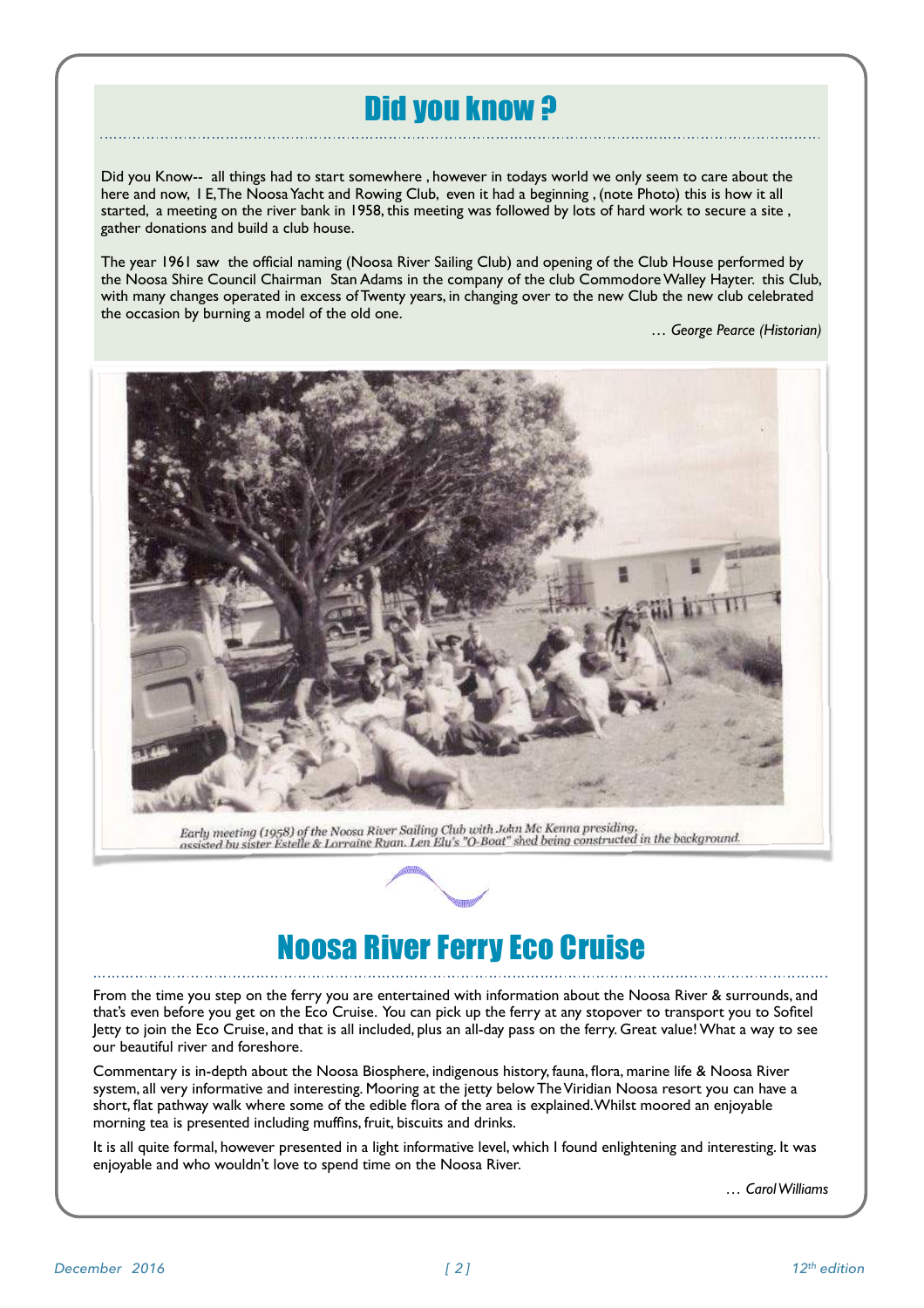## Noosa River and Canal Cruises

You may say 'not another river cruise', I can quite understand. But you must experience the Noosa River & Canal Cruise. What an enjoyable time we had on the Noosa River!

From the time I rang Kim to make the booking, to stepping off the boat after the cruise it was all a fabulous experience. You got the feeling and attitude from owners Kim & Gary, they wanted you to enjoy their cruise and time with them.

The boat has upstairs and interior viewing levels thus offering different vantage points, it also has wheelchair access. Afternoon tea is available to help yourself, and toilet onboard.

So after a couple of enjoyable hours with The Noosa River & Canal Cruise we felt relaxed and happy, and had the 'insiders' info to the lifestyle of the canal dwellers.

*… Carol Williams.*

Garry, our captain for the journey, was the right amount of commentary and wit, in making the cruise that much more enjoyable.

He was not only informative on the fauna, flora, & marine, but added a hint of info about the lifestyle of the canal estate dwellers.

We boarded at The Jetty on Noosa River and cruised down to Sofitel Jetty. All passengers aboard, we then cruised the Noosa River entrance, Munna Pt, on towards Weyba, then around the canals to the Lions Park at Noosa Heads.

The boat is designed that it can manoeuvre into the shallows enabling passengers' good viewing to observe different marine species. I believe that is a big asset with this river cruise.

We were able to drift over the sand flats towards the river entrance and also around towards the entrance to Lake Weyba, a real connection with the river.





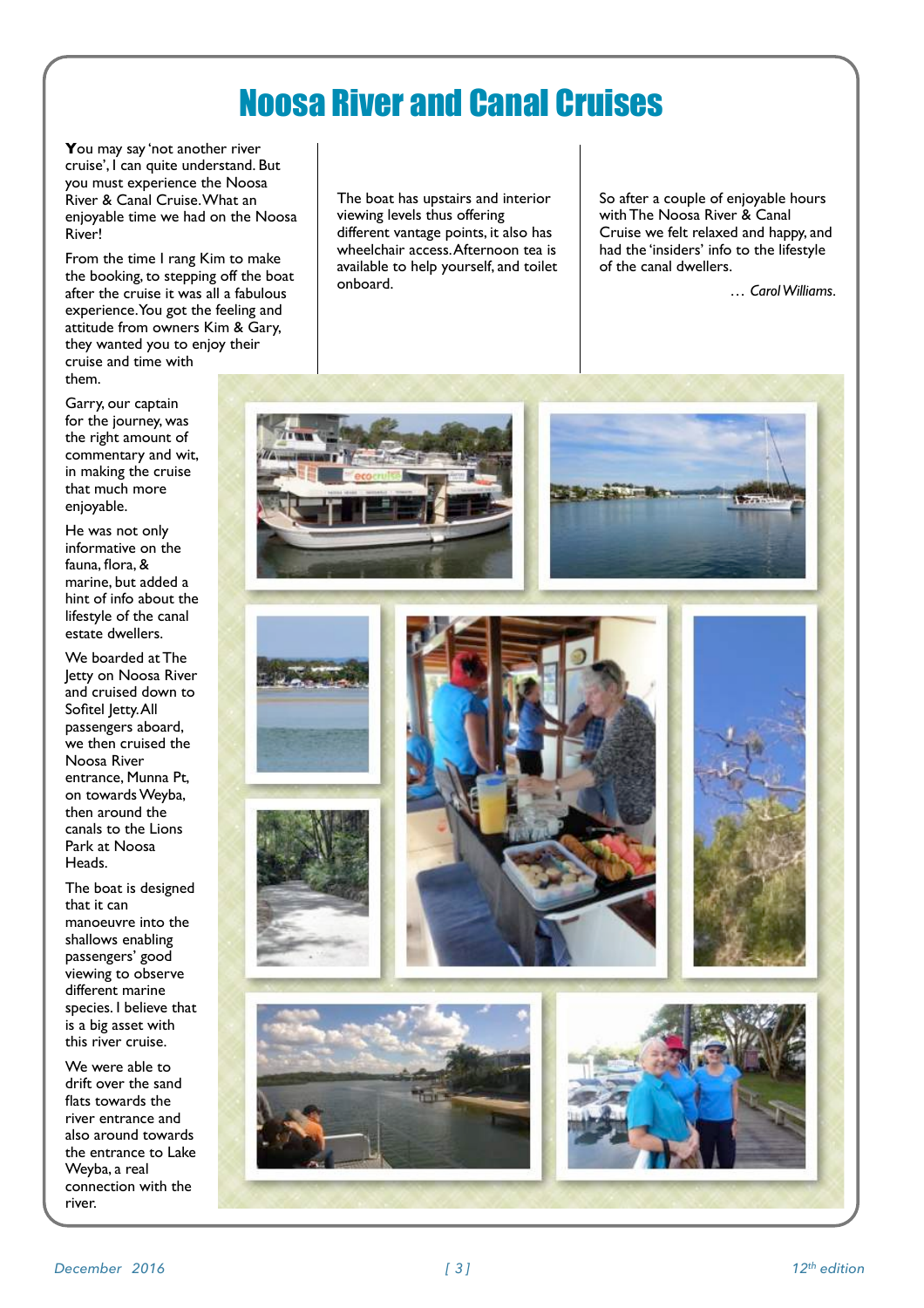## Parkyn Hut Christmas Celebrations

Another fantastic evening of fun and frivolity for vollies and their partners thanks to the efforts of those involved in arranging the event sourcing all the wonderful prizes and dreaming up the games which got everybody up and mingling. The pictures tell the story of a fun filled evening! Special thanks to Davina and Gail - you really excelled yourselves !!— On behalf of all who attended… our sincere thanks.

*… Wendy Ivanusec*

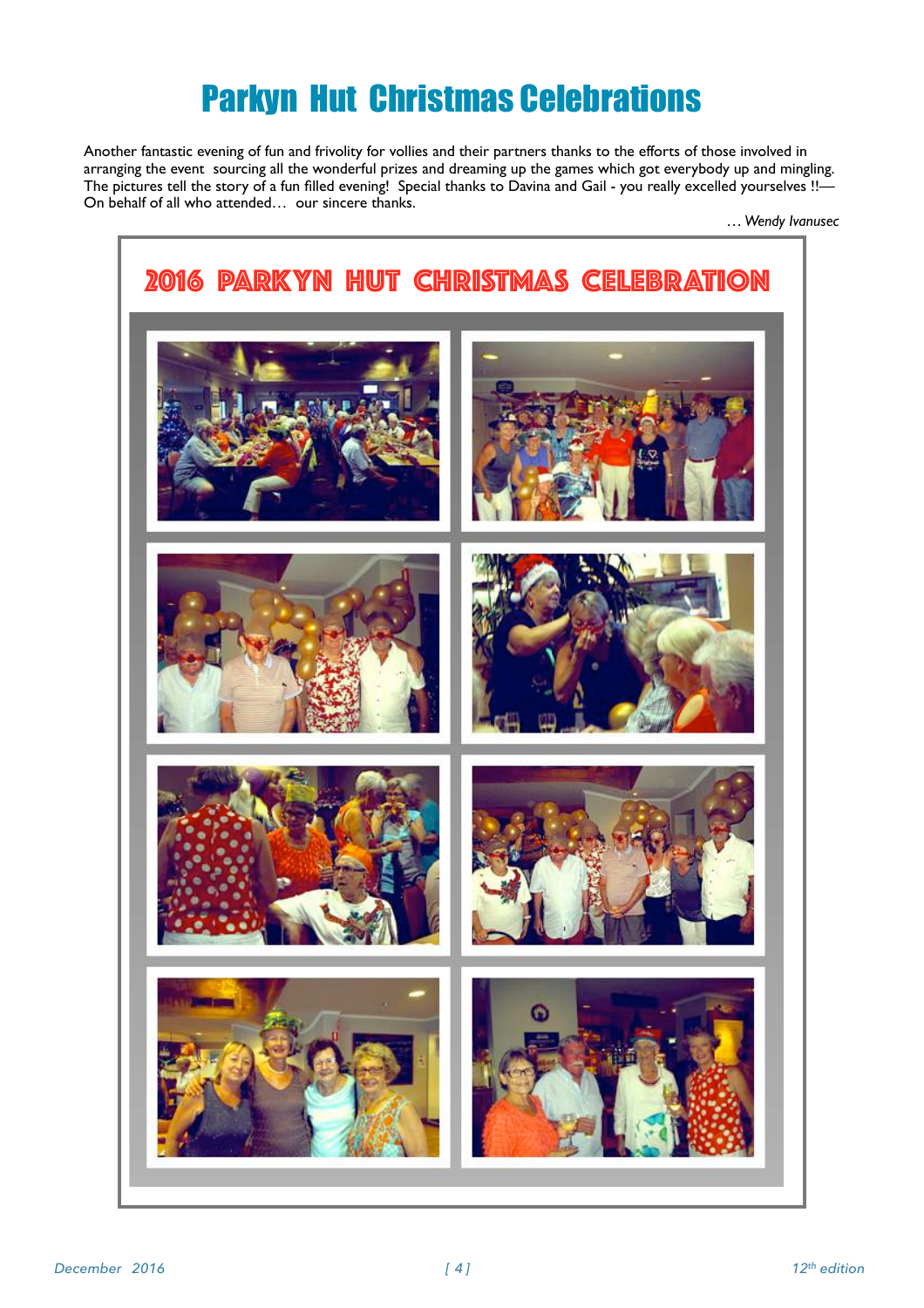### Parkyn Hut Christmas Celebrations

#### 2016 PARKYN HUT CHRISTMAS CELEBRATION

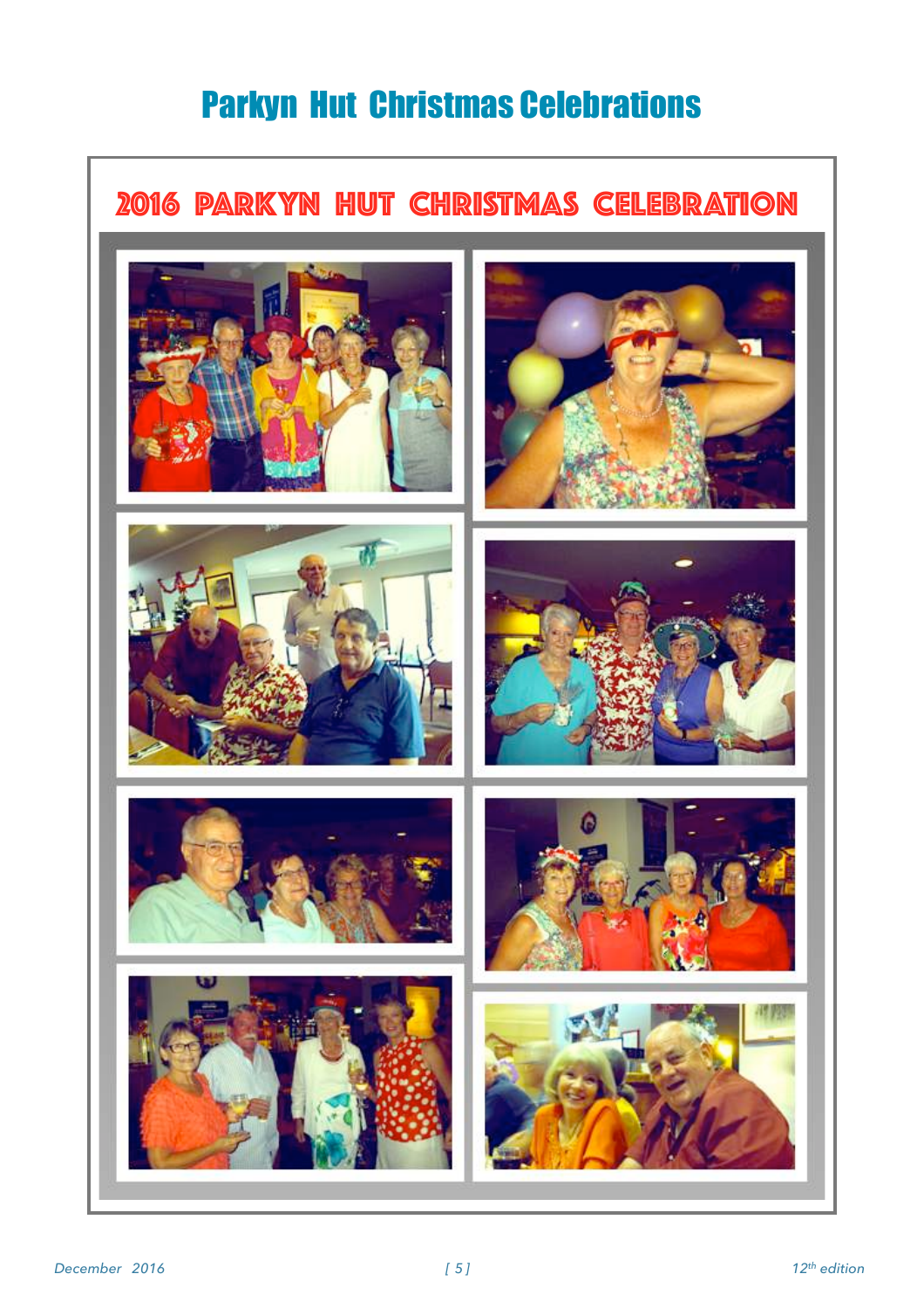## REFLECTIONS …

You know, time has a way of moving quickly and catching you unaware of the passing of years. It seems just yesterday that I was young, just married and embarking on my new life with my mate. And yet, in a way, it seems like eons ago, and I wonder where all the years went. I know that I lived them all. and I have glimpses of how it was back then, and of all my hopes and dreams. But, here it is the winter of my life and it catches me by surprise ...

> How did I get here so fast? Where did the years go and where did my babies go? And, where did my youth go?

> > I remember well …

Seeing older people through the years and thinking that those older people were years away from me and that winter was so far off that I could not fathom it or imagine fully what it would be like.

> But, here it is! Husband retired and he's really getting grey..... He moves slower and I see an older man now. He's in better shape than me.....but, I see the great change. Not the one I married who was young and vibrant... But, like me, his age is beginning to show and we are now those older folks that we used to see and never thought we'd be. Each day now, I find that just getting a shower is a real target for the day! And taking a nap is not a treat anymore.....it's mandatory! Cause if I don't on my own free will..... I just fall asleep where I sit!

And so, now I enter into this new season of my life unprepared for all the aches and pains and the loss of strength and ability to go and do things. I know that though the winter has come, and I'm not sure how long it will last, and when it's over…..it's over!

> Yes, I have regrets. There are things I wish I hadn't done …things I should have done. But, indeed, there are many things I'm happy to have done. It's all in a lifetime…..

> > So, if you're not in your winter yet...... Let me remind you..... It will be here faster than you think!

So … Whatever you would like to accomplish in your life..... Please do it quickly! Life goes by quickly.

So …

Do what you can today, because you can never be sure whether this is your winter or not! You have no promise that you will see all the seasons of your life...

So … Live for good today and say all the things that you want your loved ones to remember…

**"Life is a gift to you The way you live your life is your gift to those who came after Make it a fantastic one!"** 

#### **LIVE IT WELL!!**

*~author unknown~*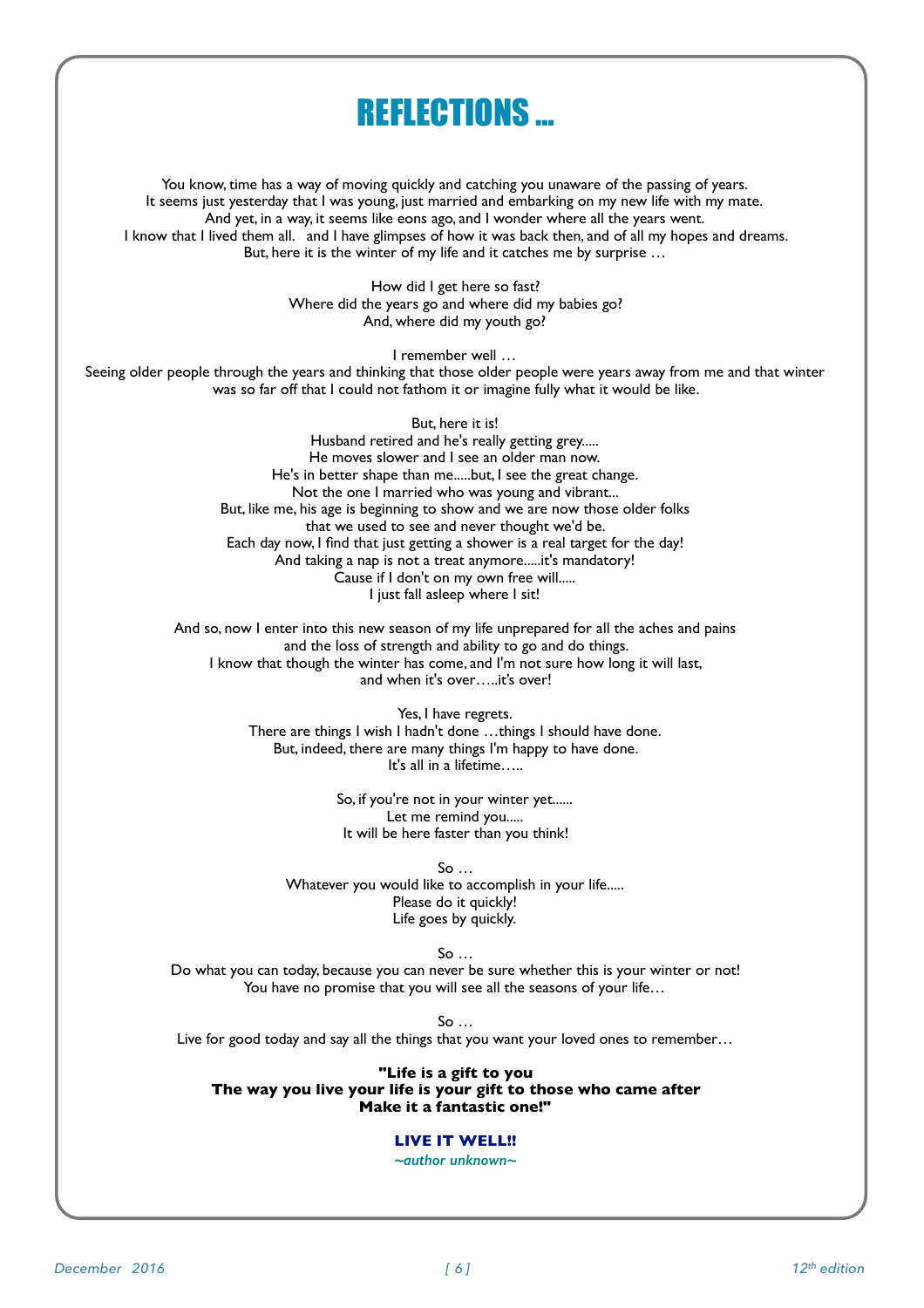## Lions Park Volunteers "Thank You" Brunch

**The first "Thank You" to Volunteers arranged by Noosa Council and catered for by the Tewantin Meals on Wheels brigade was a great success. Music was provided by the Community Band and free water and bottles by Unity Water.** 

**Tony Wellington and other Councillors mingled with the crowd and the Outriggers offered free rides in their canoes. Great fun1** 

**The weather was perfect and it was a great opportunity to see and chat with people from the** 

**many and varied volunteer organisations at work within our Shire. Quite an eye-opener.** 

**If you missed it this year, I'd certainly recommend you come along next year as Council aim to make it an annual event.** 

**… Wendy Ivanusec**